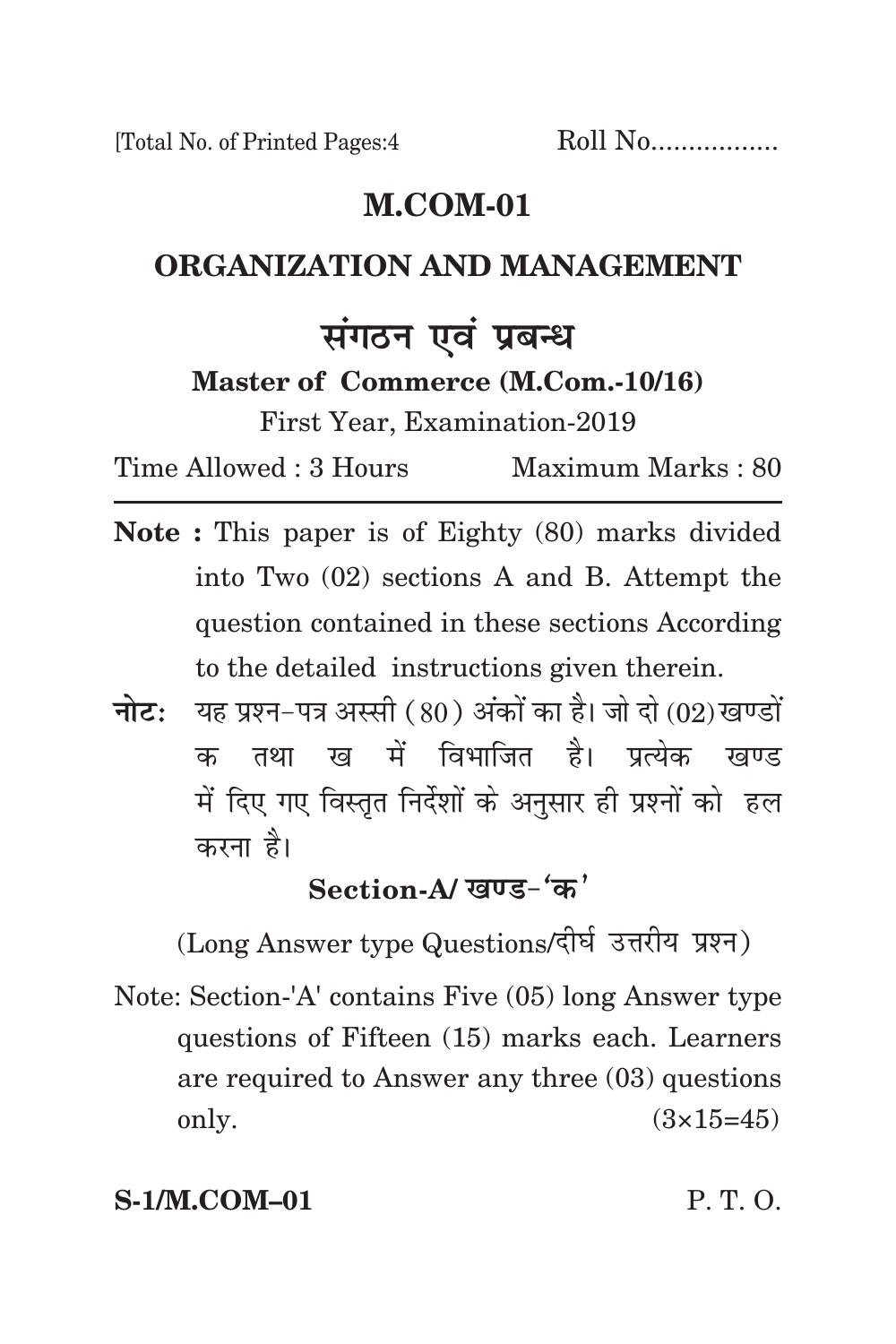- नोट: खण्ड-'क' में पाँच (05) दीर्घ उत्तरों वाले प्रश्न दिए गए हैं. प्रत्येक प्रश्न के लिए पन्द्रह (15) अंक निर्धारित हैं शिक्षार्थियों को इनमें से केवल तीन (03) प्रश्नों के उत्तर देने हैं।
- 1. "Planning is deciding in advance what is to done" Explain this statement. Explain its characteristics also.

 $^{\prime\prime}$ क्या किया जाना है इसका पूर्व निर्धारण ही नियोजन है।'' इस कथन की विवेचना कीजिए? इसकी विशेषताओं का भी वर्णन कोजिए।

- 2. What do you understand by organization? Discuss the nature of organization. संगठन से आपका क्या अभिप्राय है? संगठन की प्रकृति को विवेचना कीजिए।
- 3. What is meant by leadership? Discuss the characteristics of leadership and describe its main theories.

नेतृत्व का क्या अर्थ है? नेतृत्व की विशेषताओं की व्याख्या कीजिए तथा इसके प्रमुख सिद्धान्तों का भी वर्णन कोजिए।

#### **S-1/M.COM-01** 2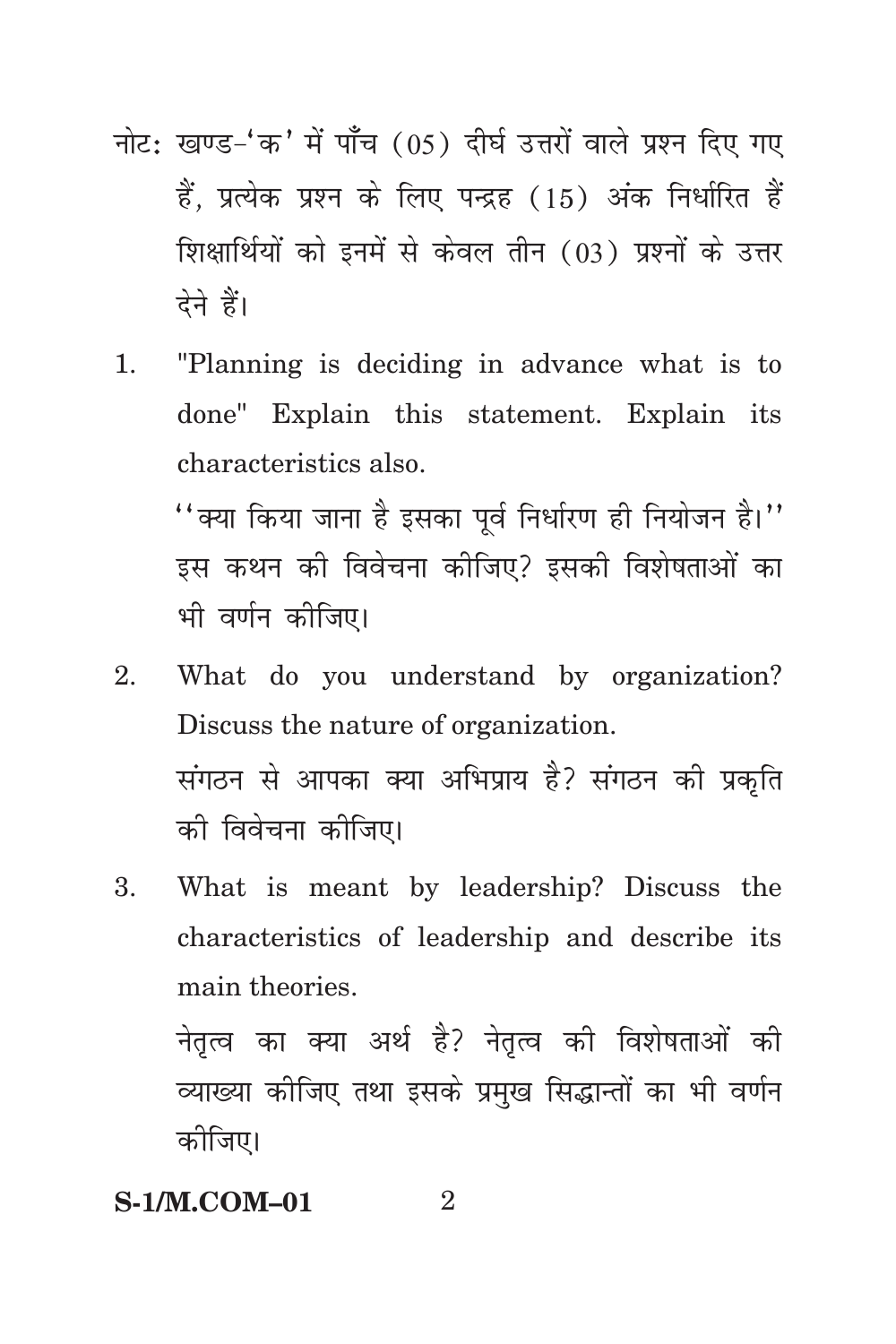- 4. Define motivation. Explain the Maslow's hierarchy of needs. अभिप्रेरणा को परिभाषित कीजिए। मास्लों की आवश्यकता को क्रमबद्रता को व्याख्या कोजिए।
- 5. What are the various barriers to communication? What measures do you suggest to overcome them? किसी संगठन में संदेशवाहन में कौन-कौन सी बाधाये होती है? उन्हें दूर करने के लिए आप कौन-कौन से उपाय

सुझाएगें?

#### Section-B/*खण्ड-ख*

(Short answer type a question/ लघु उत्तरीय प्रश्न)

- Note: Section -B Contains Eight (08) short Answer type questions of Seven (07) marks each. Learners are required to Answer any Five (05) questions only.  $(5 \times 7 = 35)$
- नोट: खण्ड-'ख' में आठ (08) लघ उत्तरीय प्रश्न दिए गए हैं। प्रत्येक प्रश्न के लिए सात (07) अंक निर्धारित हैं शिक्षार्थियों को इनमें से केवल पाँच (05) प्रश्नों के उत्तर देने हैं।

# **S-1/M.COM–01** 3 P. T. O.